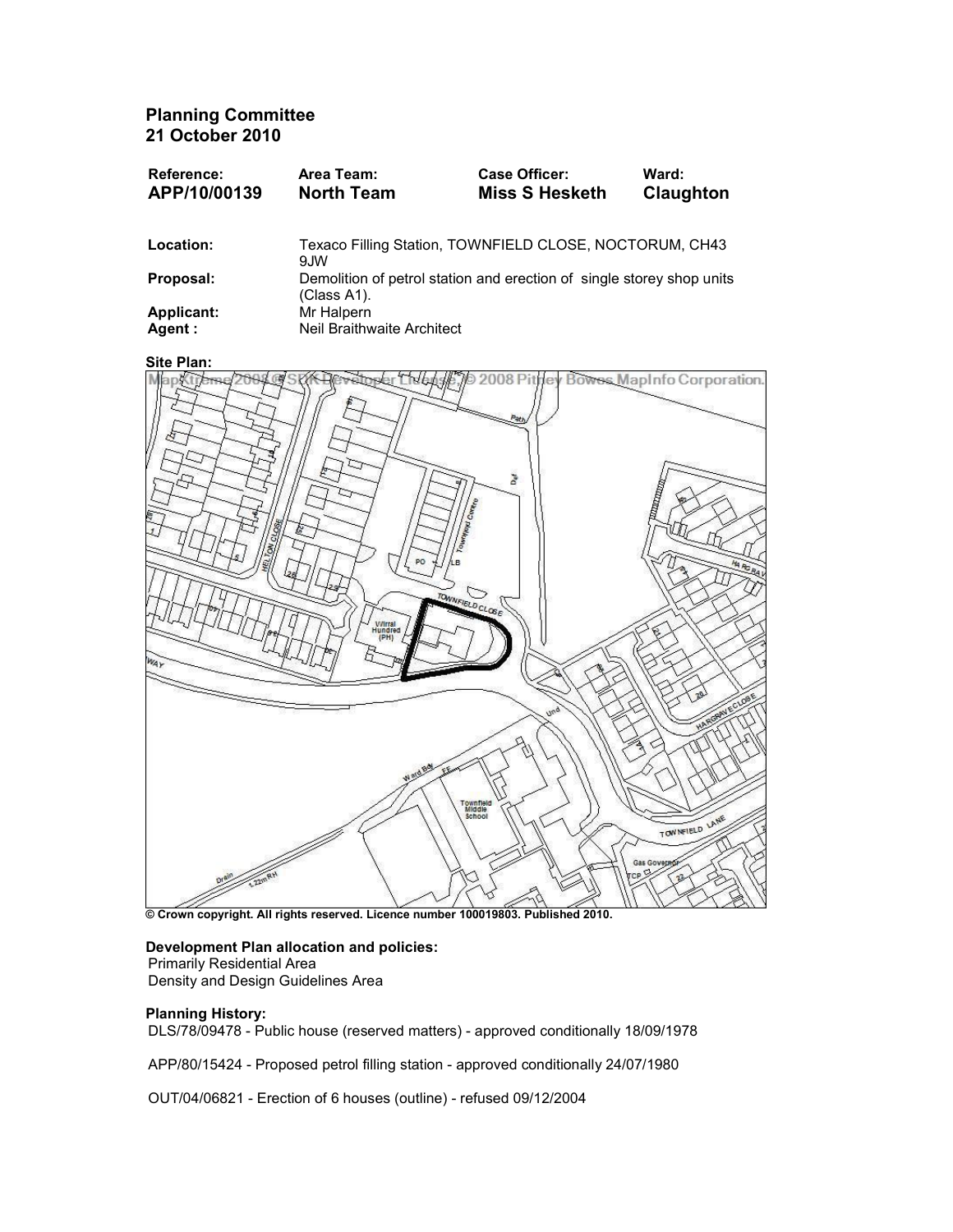APP/08/06101 - Change of use of part of grassed area to family beer garden with childrens play area, decking and fencing - approved 23/10/2008

## Summary Of Representations and Consultations Received:

# REPRESENTATIONS

A total of 30 letters of notification have been sent to properties in the area and a site notice was displayed on 3 June 2010 on Townfield Lane.

At the time of writing this report three letters of objection and a qualifying petition of objection listing signatures from 209 separate households have been received citing the following concerns:

- Not a "small development" as described in the application;
- Proximity to residential properties would cause a nuisance in terms of noise and disturbance;
- No further retail units are required in the area;
- The existing building has 45sq m of retail floorspace, the proposed building will have 470sq m of retail floorspace;
- Lack of parking and cycle parking provision, and the effects of increased traffic;
- Deliveries to the site;
- The restrictive service road and access arrangements:
- The existing parade of shops is healthy and the proposal represents a 50 per cent increase in retail which will not be viable, therefore the scale of the development is not appropriate;
- The site is prominent and the development would appear incongruous in the street scene:
- Building on the boundary of the Wirral Hundred Public House will create a alleyway which is a safety issue;
- Increased vandalism and anti-social behaviour;
- The evidence from the Wirral Retail Study 2010 suggests there is no need or interest from comparison retailers, and the development could have a detrimental impact on Prenton and Upton town centres;
- Could sell wines and spirits and encourage gangs of youths.
- Loss of light to adjacent public house

Three letters of support were received citing the proposal will remove a dilapidated petrol station, reduce vandalism, improve the parking for the shops and health centre, and will increase the numbers of passers by and enhance the existing businesses for local traders and local people.

A petition of support, listing signatures from 135 households has also been received, stating that: the proposal will improve the Local Shopping Centre with more variety of shops and services to the benefit of local people; will remove the eyesore of the disused petrol station, and; will reduce concern for vandalism and security.

## **CONSULTATIONS**

Director of Technical Services – Traffic Management Division: no objection, refer to Director's comments.

The Director of Law, HR and Asset Management (Environmental Health): no objection subject to conditions to require a ground contamination survey and appropriate remediation. Mereseyside Cycling Campaign - adequate cycle parking in line with the Council's adopted standards required.

## Director's Comments:

The application was deferred from Planning Committee 28 September 2010 for a Committee Site Visit and to clarify the findings of the Retail Assessment.

# REASON FOR REFERRAL TO PLANNING COMMITTEE

The application has been removed from delegation by Councillor Denise Roberts on behalf of local residents, stating planning grounds as: impact of traffic and parking in a Primarily Residential Area.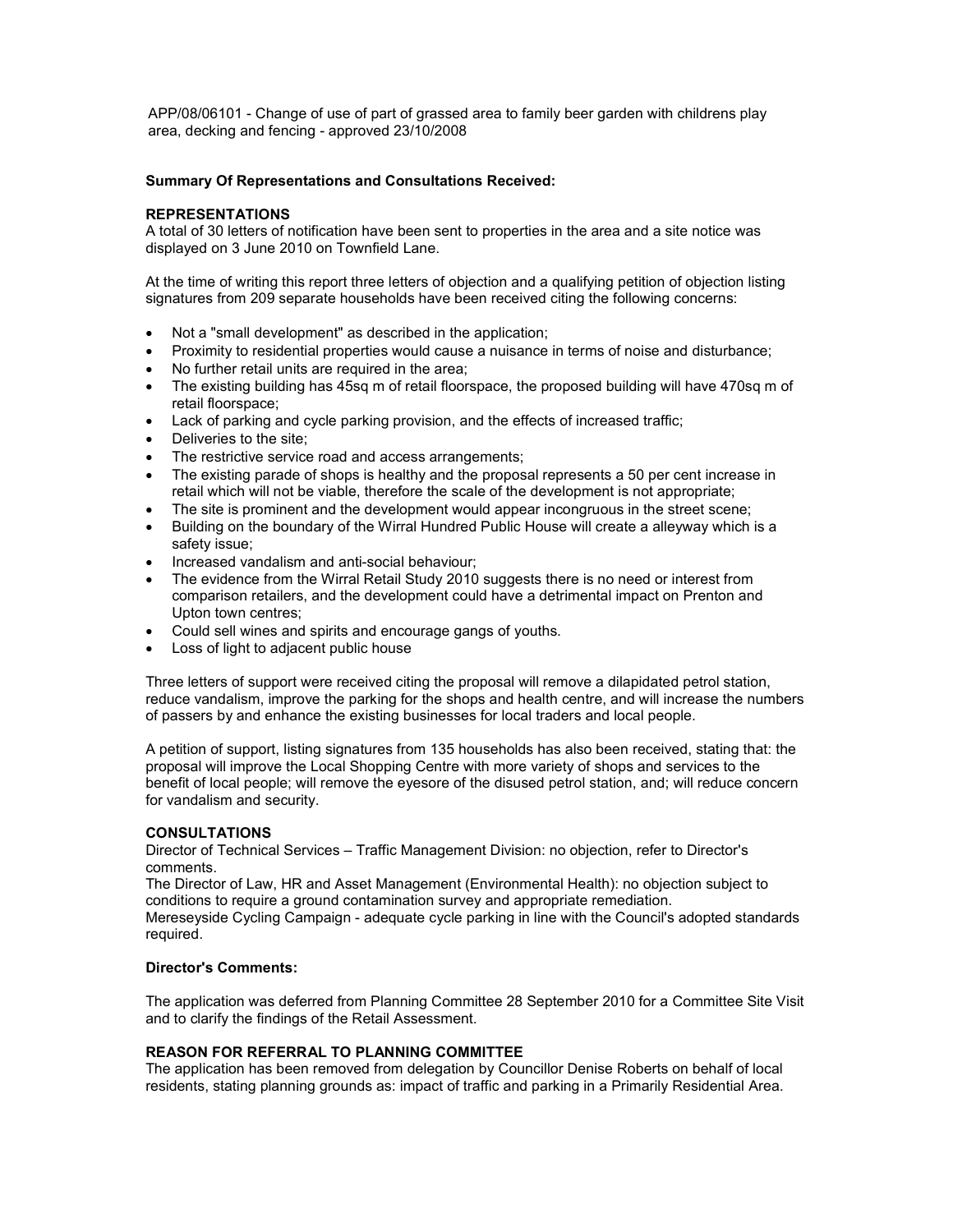## INTRODUCTION

The proposed development is for a redevelopment of the former petrol station site at Townfield Lane. The proposal would consist a single-storey building, subdivided into 4 retail units of gross floor areas 81.9sq m, 81.9sq m, 103.2sq m and 130.3sq m. Three of the units would have entrances facing onto a small proposed car parking area to the east (5 no. spaces), whilst a further unit would face towards the existing retail premises to the north. The building proposed is simple in design, brick built with a pitched slate roof.

# PRINCIPLE OF DEVELOPMENT

The site is allocated within the Unitary Development Plan as a Primarily Residential Area. UDP Policy HS15 permits non-residential uses, subject to three criteria. The site forms part of a shopping parade (in conjunction with the public house and retail terrace to the west and north). UDP Policy SH4 establishes that within such small shopping centres and parades uses falling within Use Classes A1, A2 and A3 of the Use Classes Order 1987 (replaced by Use Classes A1 to A5 in the 2005 amendment to this legislation) will be permitted subject to Policy HS15 and to five further criteria.

### SITE AND SURROUNDINGS

The application site is a petrol filling station on the corner of Townfield Lane and Townfield Close, adjacent to the Wirral Hundred public house. The site is roughly triangular, bounded by Townfield Lane to the south and Townfield Close to the east and north. The petrol station building is located to the west of the site, beyond which is a stepped access to the Wirral Hundred and retail premises to the north. The area to the north consists a single terraced line of small retail premises within use classes A1 and A3. Servicing is provided to the west of these shops, whilst car parking provision is to the east. Planning permission for a medical centre was granted by virtue of planning permission APP/2007/6314 on land to the north and east of the existing retail shops at the site, including a portion of the existing car park. Further to the east are areas of housing, whilst to the south (beyond Townfield Lane) there is open space in public recreational use and a school.

The application site itself slopes steeply up from Townfield Lane behind a low retaining wall. The retail store would be located largely on the footprint of the tarmac' petrol station forecourt site. The building has been designed to take account of the topographical changes within the main part of the site, with finished floor levels and shop frontage features stepped with the contours of the site.

### POLICY CONTEXT

National Planning Policy Statements: PPS1 Delivering Sustainable Development PPG13 Transport PPS4 Planning for Sustainable Economic Growth

Wirral Unitary Development Plan: URN1 Principles and Urban Regeneration SH01 Principles for New Retail Development SH4 Small Shopping Centres and Parades HS15 Non Residential Uses in Primarily Residential Areas.

The site forms part of an established shopping parade, for which UDP Policy SH4 establishes criteria. For A1 uses such as that proposed, the policy requires, in particular, assessment of the potential impacts in terms of nuisance through noise and disturbance, on-street parking and deliveries. UDP Policy HS15 requires the proposals to be appropriate in scale to surrounding development, not to result in a detrimental change in character in the area, and not to cause nuisance to neighbouring uses.

The applicant has submitted a planning case and retail assessment which concludes the proposed development would not impact to the viability and vitality of the nearest town centres or traditional suburban centres, including Upton and Prenton. The findings of the recent Wirral Retail Assessment (2009) are considered - it is noted that the scheme is small in scale and that there is retail expenditure capacity identified within an identified catchment area that could be taken up on a localised basis. The findings of the retail assessment are considered to be acceptable - the proposal is consistent with the size of the existing parade and the level of detail provided by the assessment is considered appropriate for the amount of floorspace provided. Consequently, no conflict with Planning Policy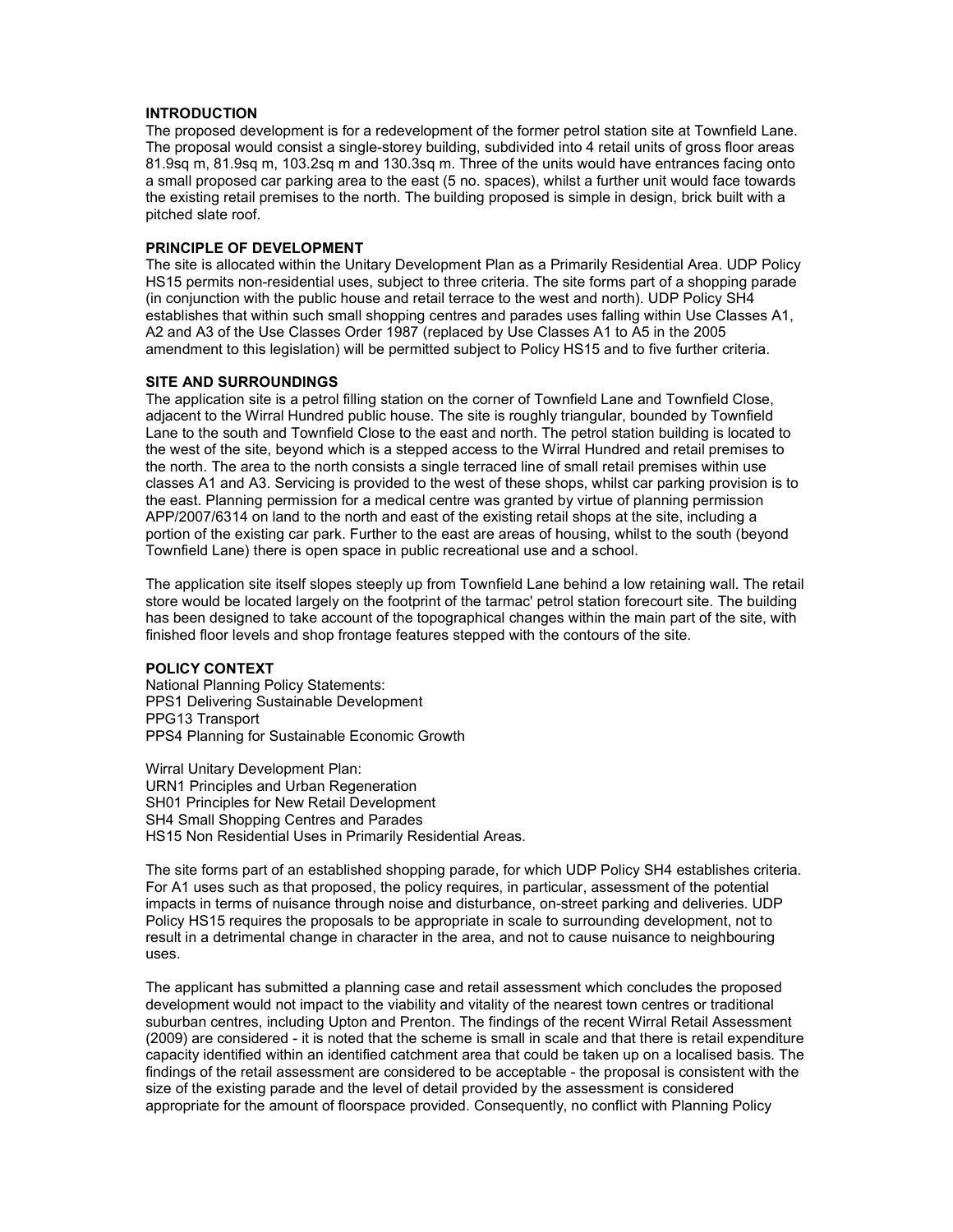Statement 4 is found.

### APPEARANCE AND AMENITY ISSUES

The building would be single storey, with a height of approximately 8m at the ridge. The nearest residential properties to the site are located on Helton Close, to the west of the site at a distance of approximately 31m, and largely screened from view of the site by the existing Wirral Hundred public house. Flats do exist above the commercial premises to the north and west, though as these residential properties are above existing commercial uses they are unlikely to experience greater impacts from the development proposed. The previous use of the site as a petrol station is also a material consideration in this instance - traffic movements, vehicle noise and general noise and disturbance impacts are anticipated to decrease by comparison. In conclusion, the proposed development would not present significant detrimental impacts to residential amenity.

The design of the proposed development is simple and relatively traditional, proposing a brick and tiled roof finish. It is considered that the design can be in keeping with buildings in the local area, notably the Wirral Hundred public house adjacent to the site. The applicant has submitted a Design Out Crime Assessment, which outlines a number of measures to be incorporated within the scheme to reduce the risk of crime. In particular, the design has been amended to provide for bin storage internally within the building, door openings have been minimised and are indicated to a greater security rating, and roller shutters are proposed to each of the window openings. Details of the measures proposed, including the design for security shuttering, can be secured by planning condition. The site would retain a grassed border which would soften the development when viewed in the streetscene. It is considered that the replacement of the existing petrol station canopy, building and signage presents an opportunity for the improvement of the appearance of this corner site.

The application has been accompanied by a 'Phase 1' environmental risk assessment of the site, considering the potential for ground contamination and pollutants. The findings of the survey are that there is evidence of potential ground contamination, with plausible pathways to potential receptors. As such, further intrusive investigation is recommended. This investigation, and subsequent remediation necessary, would be the subject of planning conditions.

The proposed development would project further to the north than the existing petrol station store, and is closer to the boundary with the adjoining public house. Whilst the projection forward of the Wirral Hundred is approximately 7m, there is good screening vegetation within the adjoining site, the west elevation of the store would be blank, and the Wirral Hundred is set back 5m from the shared boundary. As such it is not considered that the impacts of the development would be overbearing to the occupiers of the Wirral Hundred.

The application was deferred from Planning Committee on 28 September 2010 for a Committee Site Visit and to clarify the findings of the Retail Assessment. The Retail Assessment considers the impact of the proposal on the nearby town centres, including Upton and Prenton, and has been considered by the case officer and Director of Corporate Services (Forward Planning). It is noted that the scheme is small in scale and that there is retail expenditure capacity identified within an identified catchment area that could be taken up on a localised basis. The findings of the retail assessment are considered to be acceptable - the proposal is consistent with the size of the existing parade and the level of detail provided by the assessment is considered appropriate for the amount of floorspace provided. Consequently, no conflict with Planning Policy Statement 4 is found. It is considered a condition is necessary to control the number of shops and floorspace, and to tie the proposal to A1 (shop) uses only to protect the viability and vitality of the nearest town centres or traditional suburban centres.

## SEPARATION DISTANCES

In this instance, the proposed development would not be located within 21m of a residential dwelling. There are no windows proposed to the west elevation which is closest to residential properties fronting Helton Close, at a distance of 31m. As such, it is not considered that residential outlook would be affected.

#### HIGHWAY/TRAFFIC IMPLICATIONS

The planning application is accompanied by a Transport Statement (TS) considering the impacts of the proposal to traffic management, including the provision of car parking. The conclusions of the TS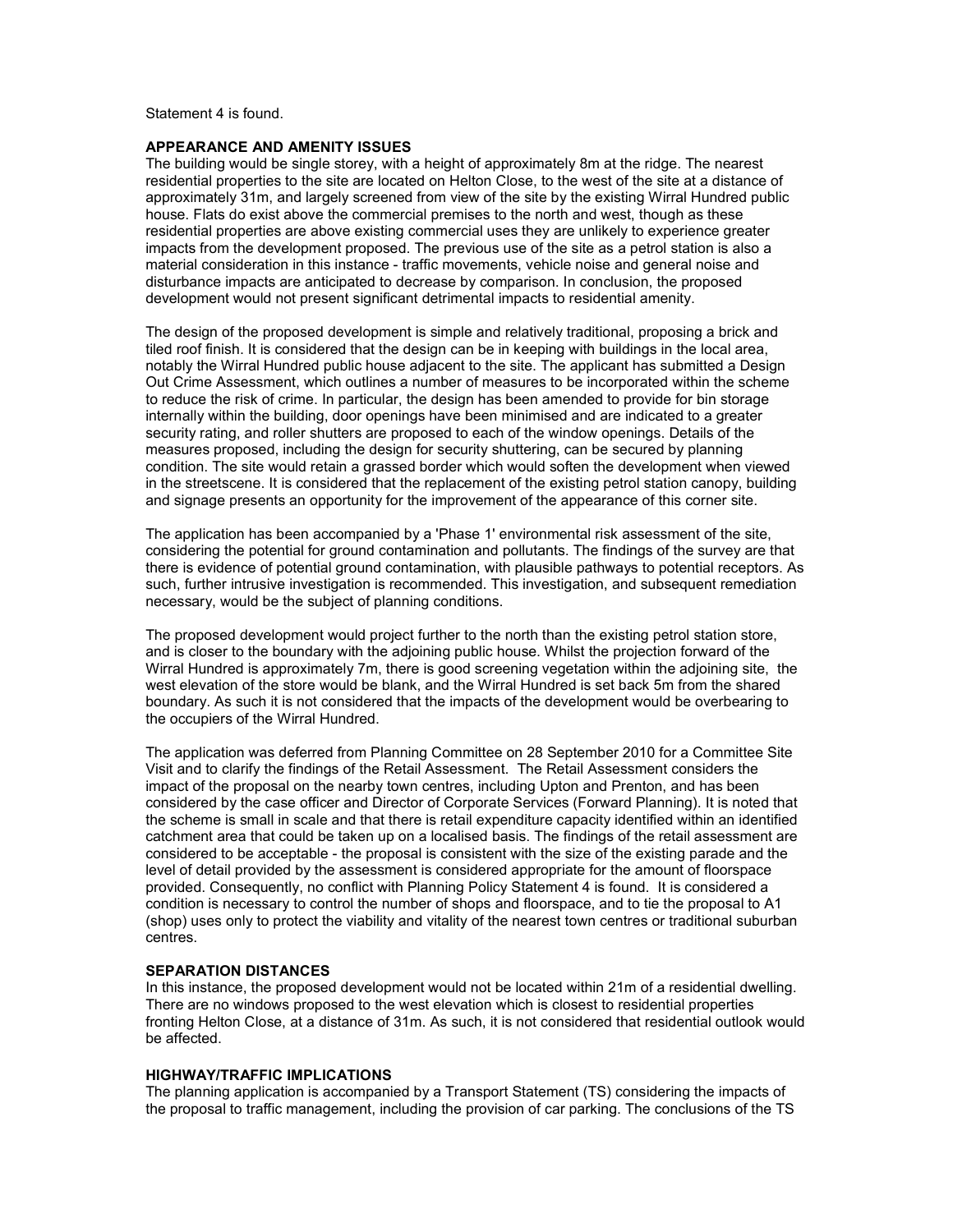are that the site is accessible by a range of means of transport, that sufficient parking provision is available to serve the development, and that traffic generation is anticipated to be lower than that from the former use of the site. The findings of the TS are accepted by the Director of Technical Services (Traffic Management) and it is noted that there are well established pedestrian routes to the site with a Puffin crossing on Noctorum Way and a pedestrian refuge to the west of the site. Servicing of the retail units can be accommodated within Townfield Close, whilst parking provision is in line with the Council's adopted maximum standards, set out in Supplementary Planning Document 4. There is generally spare capacity within the adjacent car park on the opposite side of Townfield Close, though it is acknowledged that this may reduce with the implementation of permission APP/2007/6314.

As such it is not considered that there are sustainable highway safety or traffic management reasons to warrant refusal of the application. A planning condition is proposed to ensure that adequate provision is made for cycle parking within the site, in accordance with UDP Policy TR12 and SPG42.

## ENVIRONMENTAL/SUSTAINABILITY ISSUES

There are no significant environmental or sustainability issues relating to these proposals.

## **CONCLUSION**

The proposed development is considered acceptable in relation to the criteria of UDP Policies HS15 and SH4, and would present no significant detriment to the amenities of neighbouring properties or detrimental change to the character of the local area.

## Summary of Decision:

Having regards to the individual merits of this application the decision to grant Planning Permission has been taken having regards to the relevant Policies and Proposals in the Wirral Unitary Development Plan (Adopted February 2000) and all relevant material considerations including national and regional policy advice. In reaching this decision the Local Planning Authority has considered the following:-

The development is considered acceptable in relation to the criteria of UDP Policies HS15 and SH4, and would present no significant impact to the amenities of neighbouring properties or detrimental change to the character of the local area.

## Recommended Decision: Approve

## Recommended Conditions and Reasons:

1. The development hereby permitted shall be commenced before the expiration of three years from the date of this permission.

Reason: To comply with Section 91 (as amended) of the Town and Country Planning Act 1990.

2. The retail units hereby permitted shall be closed between the hours of 23.00 and 08.00 Mondays to Fridays, 18.00 and 08.00 on Sundays and Bank Holidays.

**Reason:** In the interests of residential amenity, having regard to UDP Policy HS15.

3. No development shall take place until samples of the materials to be used in the construction of the external surfaces of the development hereby permitted have been submitted to and approved in writing by the local planning authority. The development shall be implemented in accordance with the approved details.

**Reason:** In the interests of visual amenity and to comply with Wirral UDP Policy HS15.

4. Notwithstanding the provision of the Town and Country Planning (General Permitted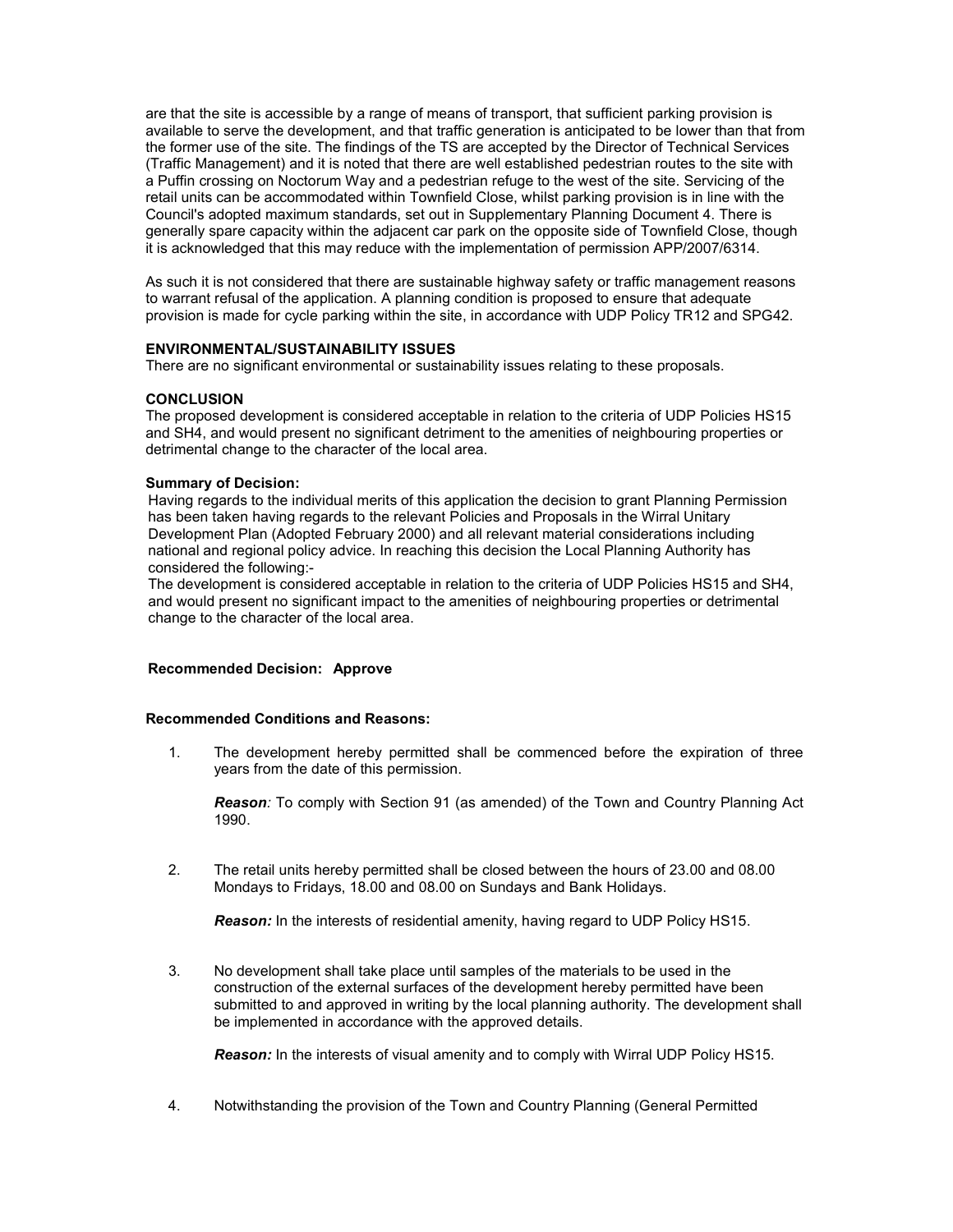Development) Order 1995 (or any subsequent re-enactment) there shall be no creation of additional floor space within the building hereby permitted as shown on the approved plan drawing no. D1-02 Rev A. The four retail units shall be constructed in accordance with the approved drawings concurrently with the remainder of the development and shall be retained as such thereafter, as four individual units. Unit 1 shall have a gross floor space of no greater than 81.9m², Unit 2 shall have a gross floor space of no greater than 81.9m², Unit 3 shall have a gross floor space of no greater than 103.2m² and unit 4 shall have a gross floor space of no greater than 130.3 m². For the avoidance of doubt, subdivision of the units to form smaller retail units is not permitted.

Reason: For the avoidance of doubt and because an alternative format could have the potential to harm the vitality and viability of existing town centres. This enables the local planning authority to consider the implications of other formats as when they may be put forward having regard to Unitary Development Plan Policies and National Planning Policy PPS4.

5. Details of the appearance and operation of the proposed roller shutters shall be submitted to and agreed in writing with the Local Planning Authority prior to the commencement of development. The approved scheme shall be implemented in full prior to the first use of the development hereby permitted and retained as such thereafter.

**Reason:** In the interest of visual amenity and to comply with Wirral UDP Policy SH8.

6. No part of the development hereby permitted shall commence until:

a) An investigation and assessment methodology, including analysis suite and risk assessment methodologies has been agreed in writing by the Local Planning Authority prior to site investigations;

b) A site investigation and assessment has been carried out by appropriate qualified and experienced personnel to determine the status of contamination (including

chemical/radiochemical/landfill gas/asbestos/physical hazards/other contamination) at the site and submitted to the Local Planning Authority. The investigation and assessment shall be in accordance with current Government and Environment Agency recommendations and guidance and shall identify the nature and concentration of any contaminants present, their potential for migration and risk associated with them;

c) A statement giving precise details of the nature and extent of any such remediation which shall include an implementation timetable, monitoring proposals and remediation validation methodology has been submitted to and agreed in writing by the Local Planning Authority, and;

d) The remediation scheme has been agreed by the Local Planning Authority to have been demonstrably and successfully completed.

**Reason:** To ensure that any contamination of the site is effectively dealt with and to comply with Wirral UDP Policy PO5.

 7. Development shall not commence until a scheme for the provision of cycle parking has been submitted to and agreed in writing by the local planning authority. The cycle parking facility shall be erected in accordance with the approved details prior to the occupation of the development hereby approved and retained as such thereafter.

**Reason:** To promote the use of more sustainable forms of transport, having regard to policy TR12 (Requirements for Cycle Parking) of the Wirral Unitary Development Plan.

8. The development shall be implemented in accordance with the approved drawings, reference: 109-32 D0-01, 109-32 D1-01 Rev A, 109-32 D1-02 Rev A and 109-32 D1-11 Rev B.